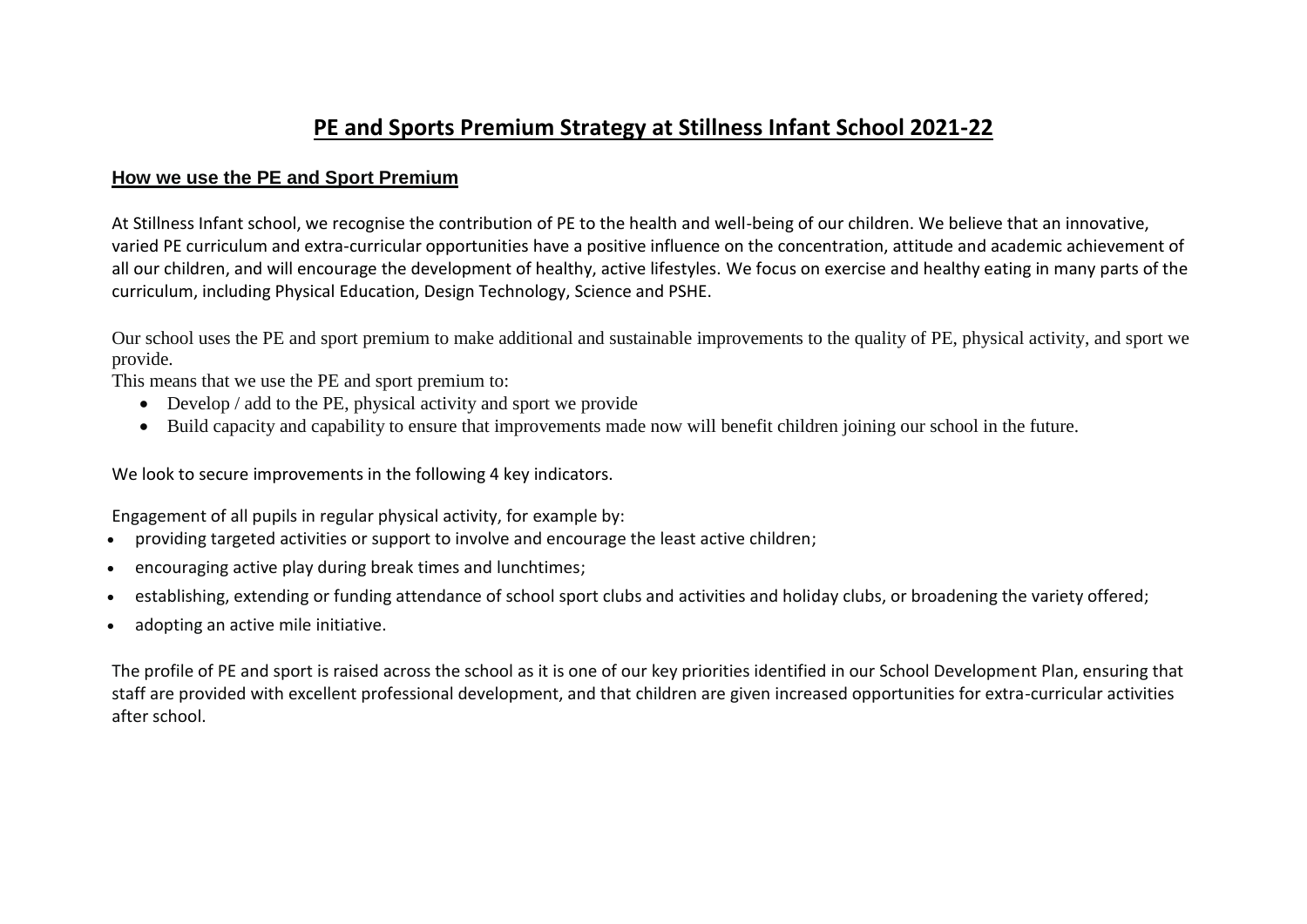| <b>Estimated</b>   | How we plan to spend the              | The impact of the premium on            | How these improvements          | <b>Actions and impact to date:</b> |
|--------------------|---------------------------------------|-----------------------------------------|---------------------------------|------------------------------------|
| <b>Funding for</b> | funding against the key               | pupils' PE and sport participation and  | will be sustainable in the      | <b>November 2021</b>               |
| 2021-22            | indicators:                           | attainment                              | future                          |                                    |
| £17,750            |                                       |                                         |                                 |                                    |
| £1,500             | <b>Encouraging active play during</b> | Due to lack of physical activity        | PE Leader will:                 | New 'pen' area have been           |
|                    | break and lunch times:                | opportunities at home during Covid,     | -continue to liaise with        | installed in playground. This      |
|                    |                                       | additional resourcing will encourage    | lunchtime coaches/              | has resulted in more active        |
|                    | Purchase / replenish new              | greater physical activity, leading to a | supervisors to identify new     | playtimes where children           |
|                    | resources to introduce some           | healthy active lifestyle.               | equipment needed each year.     | can now play football,             |
|                    | new games e.g. parachutes,            |                                         | -purchase equipment e.g.        | tennis, basket ball etc.           |
|                    | tennis rackets and nets,              | The opportunity for more structured     | archery sets, and ensure that   | It has resulted in fewer           |
|                    | basketball goals and balls.           | sports games will encourage greater     | the budget is spent             | injuries to children e.g.          |
|                    |                                       | participation and help develop          | appropriately to enhance        | head bumps or falls as ball        |
| £1,500             |                                       | individual and teamwork skills within   | sports participation.           | are now contained within a         |
|                    | Purchase new barriers to set up       | a new zoned area.                       | -ensure stock is effectively    | controlled zone.                   |
|                    | sports area in playground to          |                                         | stored and readily available    | Coaches are ensuring a             |
|                    | develop team sports.                  | Children's lack of social development   | from sports shed.               | range of different activities      |
|                    |                                       | and interaction during Covid will be    |                                 | are available each day e.g.        |
|                    |                                       | addressed through turn / team games     | The school will ensure          | floor ladders, mini assault        |
|                    |                                       | which are crucial to their future       | funding continues to be         | courses, hurdles etc to            |
|                    |                                       | development.                            | allocated in the next budget    | encourage active play.             |
|                    |                                       |                                         | to replenish consumable         | Feedback from children is          |
|                    |                                       |                                         | stock.                          | very positive.                     |
| £2,000             | Nursery and Reception active          | Creating games and providing greater    | PE Leader to take a stock       | More resources still need to       |
|                    | play (highlighted in DfE              | opportunities for outdoor play, we      | check each year and review      | be purchased for EYFS area         |
|                    | guidance EYFS 'Development            | can support children to develop their   | provision with EYFS Leader.     | $-$ spring term.                   |
|                    | Matters')                             | core strength, stability, balance,      | Children's physical             | These consist of a range of        |
|                    |                                       | spatial awareness, co-ordination and    | development attainment at       | bats and balls, ribbons on         |
|                    |                                       | agility.                                | the end of EYFS will be closely | sticks etc. Items linked to        |
|                    |                                       |                                         | monitored, especially post      | <b>EYFS Development matters</b>    |
|                    |                                       |                                         | Covid.                          | document.                          |
|                    |                                       |                                         |                                 |                                    |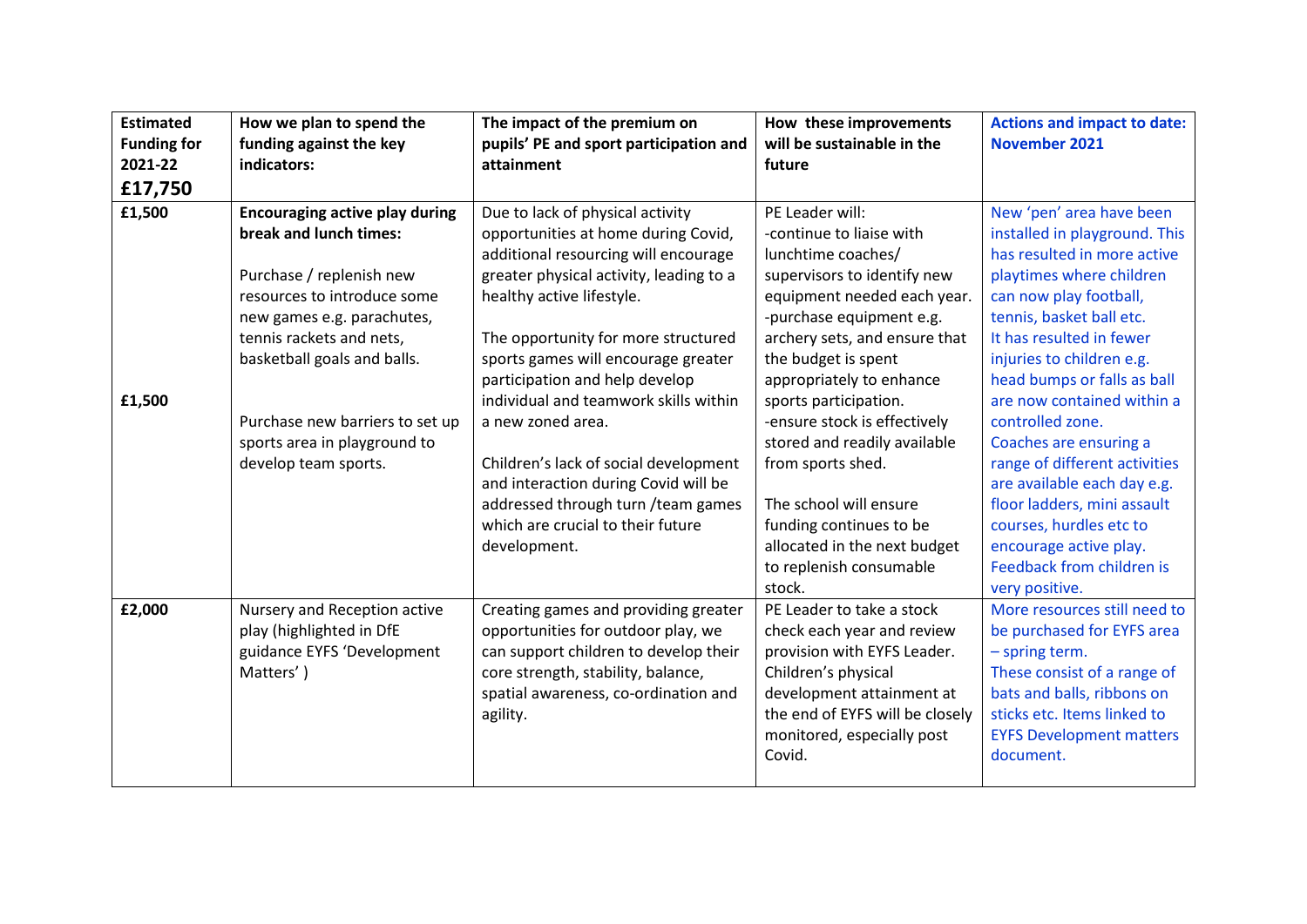| Lunchtime<br>sports coach<br>£5,700                                                                                | <b>Encouraging active play and</b><br>providing targeted activities for<br>least active children:<br>Lunch time sports coach to give<br>children the opportunity to<br>develop their sports skills and<br>promote exercise.<br>Set a daily rota for new games -<br>parachute, hurdles, girls and<br>mixed football, hockey, cricket<br>etc.<br>Target activities for year groups;<br>encourage competition e.g. how<br>many skips in 1 min? | Greater engagement of all children in<br>regular physical activity.<br>More opportunities to learn new<br>sports skills at break and lunchtime.<br>Children excited by lunch time sports<br>activities / challenges.<br>Children demonstrate new skills<br>learnt and are able to apply them to<br>their PE curriculum sessions. | Adult supervisors will be able<br>to continue this work as a<br>result of the sports coaching.<br>Ensure funding continues to<br>be allocated in next budget.<br>Following on from the<br>pandemic, we will ensure that<br>lunchtime staff continue to<br>develop these skills to<br>increase children's physical<br>activity and social skills. |                                                                                                                                                                                                                                                              |
|--------------------------------------------------------------------------------------------------------------------|---------------------------------------------------------------------------------------------------------------------------------------------------------------------------------------------------------------------------------------------------------------------------------------------------------------------------------------------------------------------------------------------------------------------------------------------|----------------------------------------------------------------------------------------------------------------------------------------------------------------------------------------------------------------------------------------------------------------------------------------------------------------------------------|--------------------------------------------------------------------------------------------------------------------------------------------------------------------------------------------------------------------------------------------------------------------------------------------------------------------------------------------------|--------------------------------------------------------------------------------------------------------------------------------------------------------------------------------------------------------------------------------------------------------------|
|                                                                                                                    | KI 2,3,4<br>Qualified sports coaches to<br>work with teachers to deliver<br>high quality gymnastics, dance,<br>hockey and netball in outdoor<br>PE sessions.                                                                                                                                                                                                                                                                                | Increased confidence, knowledge and<br>skills of all staff in teaching PE and<br>sport.<br>Children's attainment in gymnastics<br>and outdoor sports will increase as a<br>result of expert provision.<br>Children demonstrate the skills learnt<br>during these sessions.                                                       | High quality planning for all<br>sessions, together with<br>increased knowledge and<br>confidence from the sports<br>coaches, demonstration<br>lessons, and peer teaching<br>will ensure that the children's<br>high attainment is sustained<br>over time.                                                                                       | Feedback from children is<br>that they are enjoying the<br>fast paced learning and<br>having the opportunity to<br>work with smaller groups,<br>supported by an adult.<br><b>Teachers are developing</b><br>their sports expertise<br>alongside the coaches. |
| <b>Cost of Kings</b><br><b>Playing Fields</b><br>for Sports<br>days,<br>afternoon and<br>after school<br>sessions. | Run Sports Days that will<br>involve outside agencies e.g.<br>'Pro-Kick football', Sports Day,<br>Trampoline Bounce day linked<br>to Sport Relief<br>Run an Olympic style sports<br>week in Spring 2.                                                                                                                                                                                                                                       | Broader experience of a range of<br>sports and activities offered to all<br>pupils.<br>The profile of PE and sport being<br>raised across the school as a tool for<br>whole school improvement<br>Inspire children to compete in a range<br>of games and develop an awareness                                                    | PE leader and staff will liaise<br>with agencies running<br>activities to provide follow up<br>opportunities and build on<br>experiences.<br>The whole school curriculum<br>map will be updated to                                                                                                                                               |                                                                                                                                                                                                                                                              |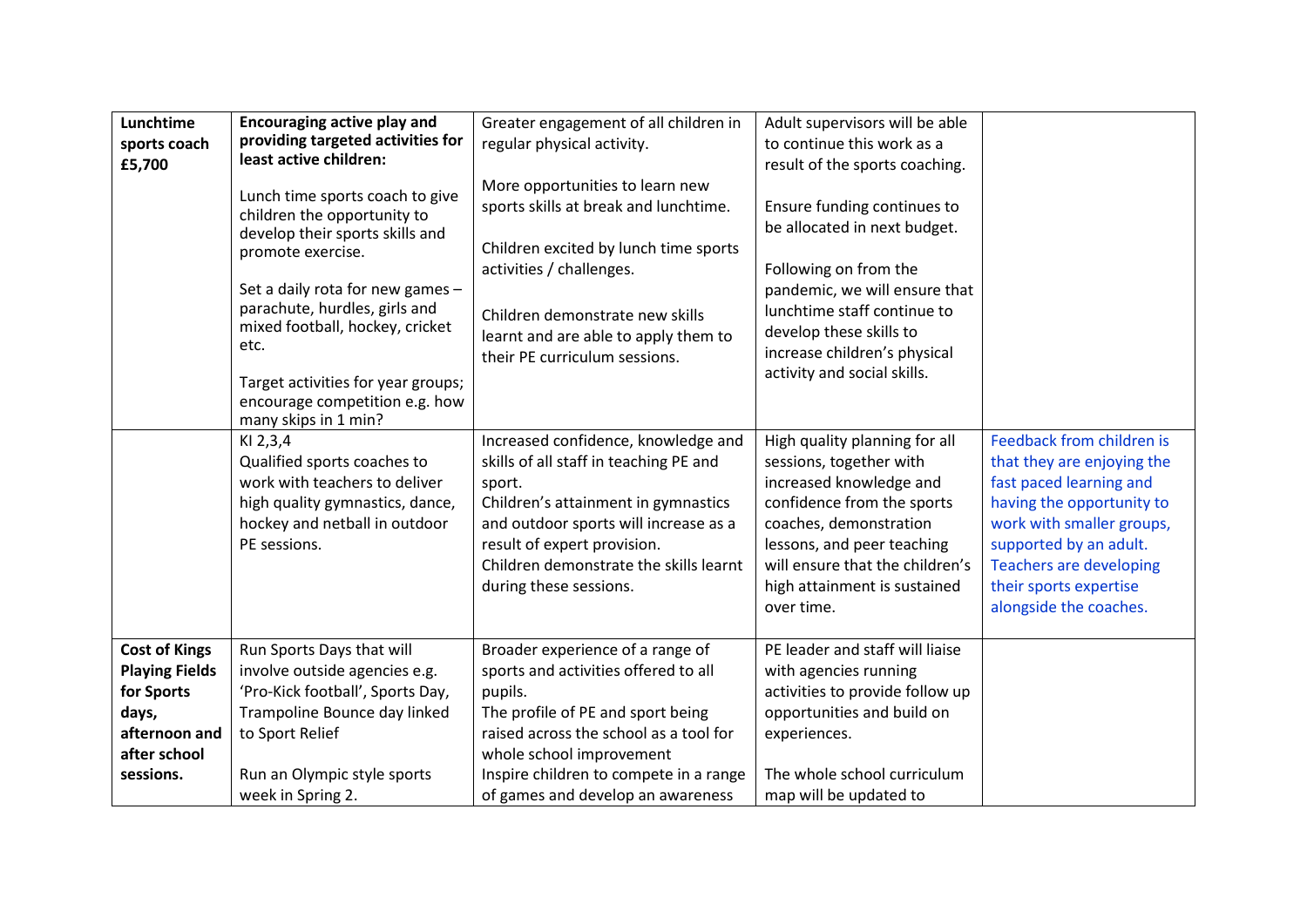|                      |                                | and lifelong passion for maintaining a | include a wider range of       |                             |
|----------------------|--------------------------------|----------------------------------------|--------------------------------|-----------------------------|
|                      |                                | healthy life style.                    | sports activities and          |                             |
| £3,000               |                                | Children show the skills learnt during | competitive games.             |                             |
|                      |                                | these sessions.                        |                                |                             |
| <b>Free</b>          | K11                            | Children will enjoy a 10 minute        | Teachers will continue to      |                             |
|                      | Continue the Daily Mile across | session each afternoon running in the  | ensure that time is allocated  |                             |
|                      | Y1 and Y2                      | playground. This will result in        | within the curriculum;         |                             |
|                      |                                | improved focus & concentration and     |                                |                             |
|                      |                                | improved behaviour in class. It is     | We will continue to gather     |                             |
|                      |                                | 100% inclusive (every child succeeds), | pupil voice - improve the      |                             |
|                      |                                | is simple & free, helps maintain       | playground markings for the    |                             |
|                      |                                | healthy weight, supports healthy       | daily mile e.g. footprints     |                             |
|                      |                                | bone & muscle development, and         | /lines for routes.             |                             |
|                      |                                | improves children's resilience and     |                                |                             |
|                      |                                | cardio-metabolic health.               |                                |                             |
| £1,050               | Reception and Y1 children to   | Children will experience a range of    | Budget to be added to the      | Nature explorer             |
| <b>Cost of adult</b> | attend 'Nature Explorers' once | outdoor spaces, including Buckthorne   | next two year school budget    | programme is well           |
| to deliver           | every half term.               | Nature Reserve, our local parks, and   | to allow for Nature Explorer   | embedded within the         |
| <b>Nature</b>        |                                | our school nature garden. They will    | to continue.                   | curriculum and children are |
| explorer             |                                | experience different surfaces, slopes, |                                | enjoying going to Ladywell  |
| programme            |                                | practising of physical skills such as  | Teachers to learn how to       | fields. We will start at    |
|                      |                                | pushing, pulling, and lifting etc.     | deliver the programme          | Buckthorne next term.       |
|                      |                                | They will refine fundamental           | independently with a trained   |                             |
|                      |                                | movement skills such as rolling,       | Early Years practitioner.      |                             |
|                      |                                | crawling, jumping, hopping, skipping   |                                |                             |
|                      |                                | and climbing.                          |                                |                             |
| <b>Staff CPD</b>     | PE and EYFS Leader to support  | The children will be provided with     | Teachers to be fully confident | Spring term 2022            |
| delivered by         | staff with delivery of PE and  | outstanding lessons and resources /    | in delivering lessons across a |                             |
| PE and EYFS          | physical development across    | equipment which will ensure that       | range of physical disciplines. |                             |
| <b>Leaders</b>       | the school.                    | their physical development is at least | Resourcing will meet the       |                             |
| £2,000               |                                | in line with national expectations.    | needs of all our children.     |                             |
|                      |                                |                                        |                                |                             |